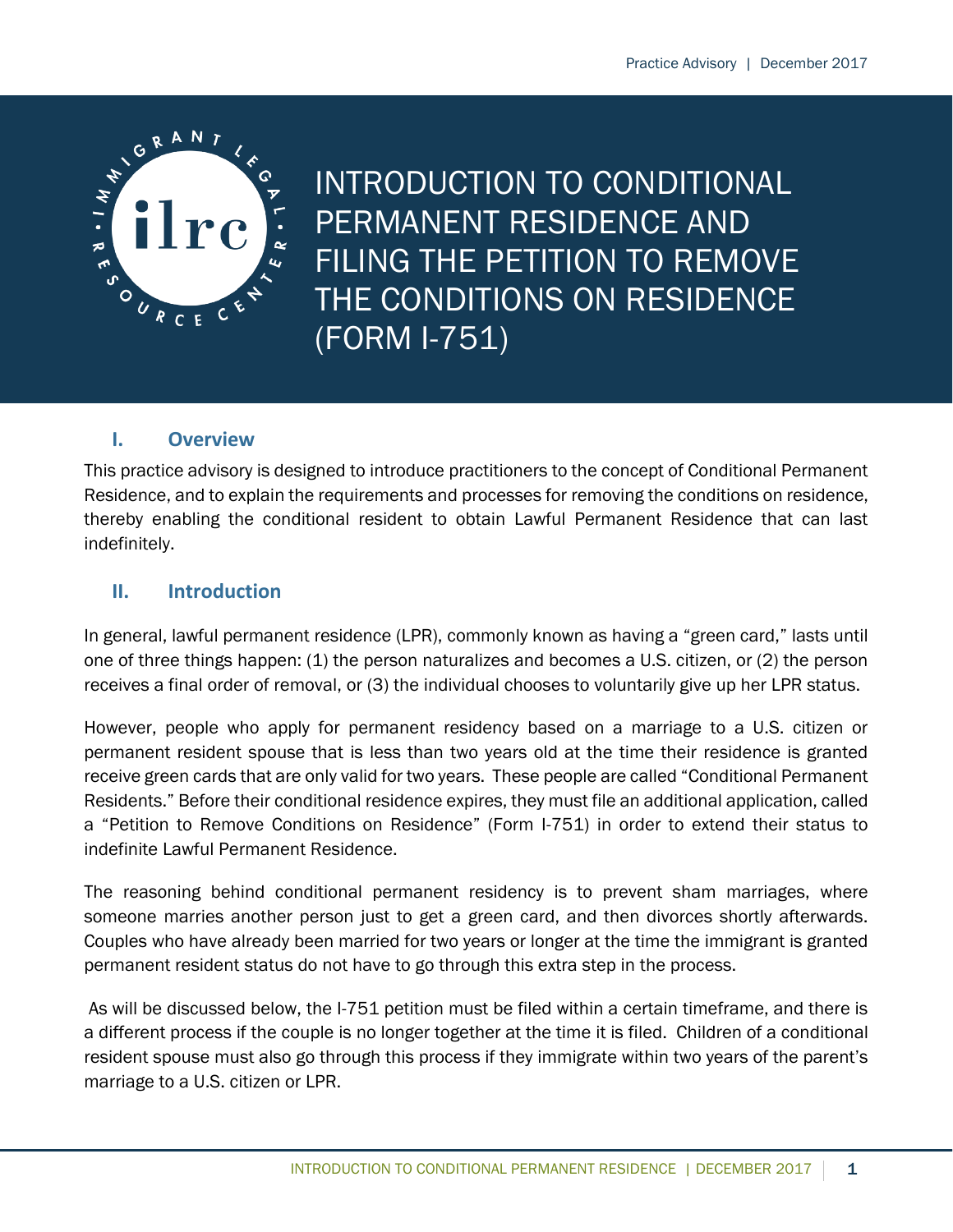Conditional residence expires two years from the date it was granted. For conditional residents who immigrated through consular processing, the date conditional residence began is the date s/he first entered the United States with the immigrant visa. For conditional residents who immigrated through adjustment of status, the date of the grant is the date the person received final approval of the adjustment application from USCIS. In either situation, if the immigrant has almost reached her twoyear marriage anniversary to the petitioning spouse just prior to the date her residency may be granted, it may be worth delaying entry to the United States or the adjustment interview, for example, to avoid having to do this extra filing (which, as with most immigration applications, requires supporting documentation and payment of a filing fee—at the time of this writing, \$595 in addition to \$85 biometrics fee).

Except for the two-year expiration date, conditional resident status is identical to lawful permanent residence. Conditional residents can work, travel in and out of the United States, and count the time they spend as conditional residents towards the residence requirements for U.S. citizenship.<sup>1</sup>

Conditional residence was added to the Immigration and Nationality Act (INA) by the Immigration Marriage Fraud Amendments of 1986 (IMFA),<sup>2</sup> due to Congress' concern that many marriages between U.S. citizens or permanent residents and foreign citizens may be sham marriages, entered into for the sole purpose of obtaining permanent residence. By requiring conditional residents to file a petition to remove the conditions on residence after two years, proving they are still together or if not, providing a good reason why not, Congress created an additional screening process for those who immigrate through a recent marriage. As mentioned above, individuals who have already been married more than two years when immigrating through a spouse do not have to go through this I-751 conditional residence process.

There are a few different ways to remove the conditions on residence, depending on the status of the conditional resident's marriage at the time the waiver is filed:

- If the conditional resident is still married to her petitioning spouse, she must "jointly" file the **I-751.** This means that her U.S. citizen or LPR spouse through whom she obtained her status must sign the I-751, in addition to the conditional resident, and must attend an interview on the I-751, if any, with the conditional resident. The joint I-751 must be filed within 90 days of the date that the conditional residence expires. $3$  If an applicant misses that deadline, there are some circumstances in which USCIS may accept a late jointly filed I-751 that are discussed below.
- If the conditional resident is no longer married to her petitioning spouse, she may request a waiver of the joint filing requirement. In this situation, the conditional resident files the I-751 on her own, and she may file the I-751 waiver *at any time* before, during, or after the 90-day window. An I-751 waiver can only be filed in the following circumstances: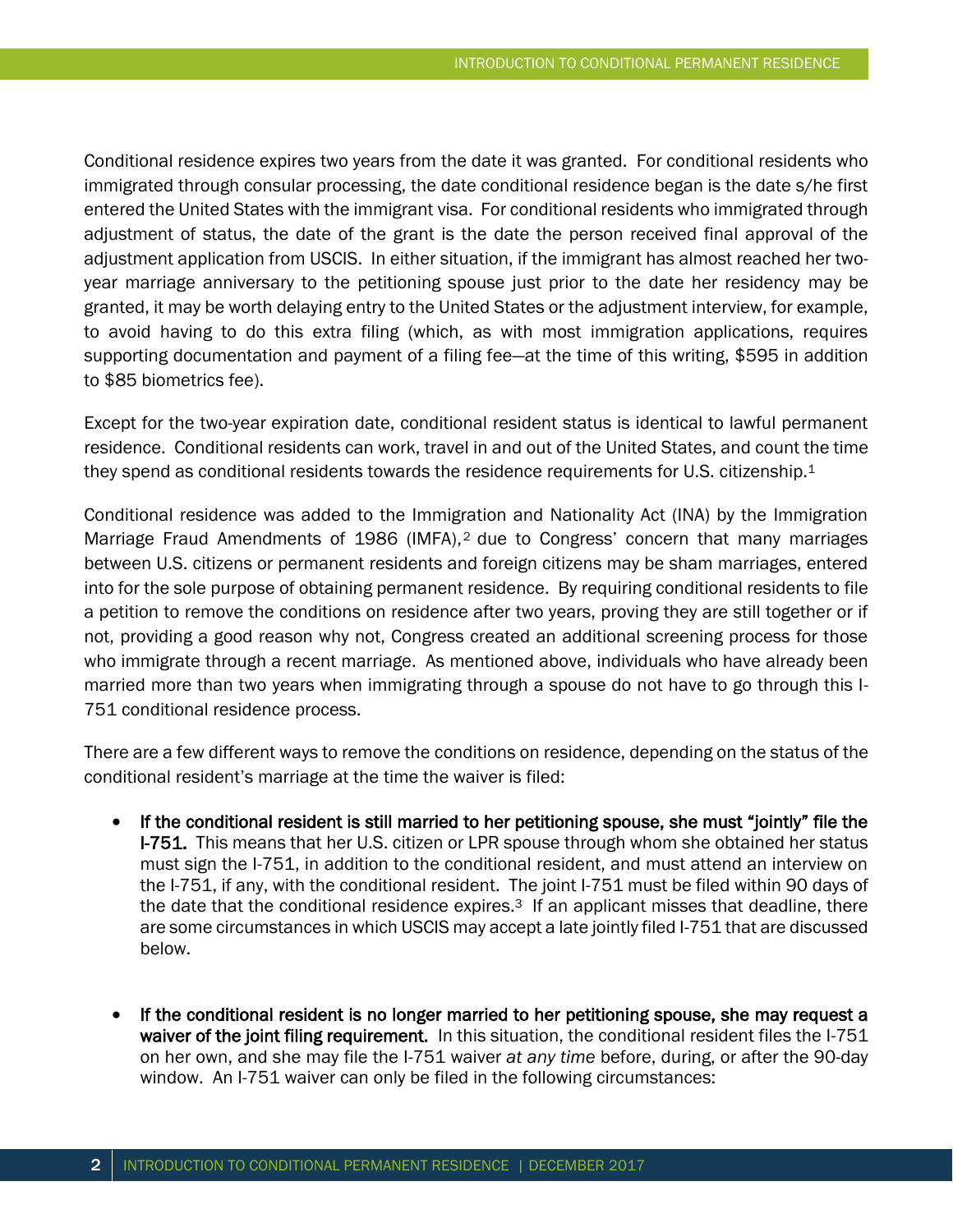- $\circ$  The marriage was entered into in good faith, but the marriage has terminated, or the petitioner has died; and/or
- o The marriage was entered into in good faith, but the conditional resident or her child was subject to abuse; and/or
- o Termination of conditional residence would cause extreme hardship.

This practice advisory will discuss each of these scenarios in turn.

## **III. Filing a Joint I-751 Petition to Lift Conditions on Residence – "Joint I-751"**

## **A.** Must be filed within 90 days of the date that conditional residence ends.

If the couple is still married and cooperating with each other, they must file the I-751 within the 90 days before the expiration of conditional residence.<sup>4</sup> Whereas the U.S. citizen or LPR spouse was the "petitioner" when the foreign national was first applying to immigrate, via adjustment of status or consular processing, at the I-751 stage the conditional resident is the "petitioner" because they are petitioning to lift the conditions on their residency. "Filed" means the petition is actually received by USCIS by the expiration date, not simply postmarked by the deadline. Otherwise, conditional residence will end and the former conditional resident will become deportable under INA §  $237(a)(1)(D)$ .<sup>5</sup> Conditional residence status is automatically extended following a timely I-751 filing, until there is a decision on the I-751.<sup>6</sup> The conditional resident with a pending I-751 is entitled to an "I-551 stamp" in her passport, or an I-94 if no passport, indicating that her conditional resident status has been extended for one year (and can be further extended if adjudication takes longer than one year).<sup>7</sup>

Although USCIS will try to notify the person at the start of the 90-day filing period, the fact that USCIS does not do this or that the notice does not reach the person is not a defense against losing lawful status if the person fails to file the I-751.<sup>8</sup> For this reason, it is critical that the conditional resident and/or his or her legal representative track this date rather than rely on a reminder from USCIS. Also, USCIS is not required to send the person notice prior to terminating conditional residence if the basis for the termination is a failure to file a timely I-751 petition.<sup>9</sup>

## 1. What if the I-751 is *not* filed within 90 days?

USCIS may excuse a late filing if the applicant requests to be excused and submits a written explanation showing that failure to file on time was through no fault of his own. The standard for excusing a late filing is that the delay was due to extraordinary circumstances beyond the applicant's control and that the length of the delay was reasonable.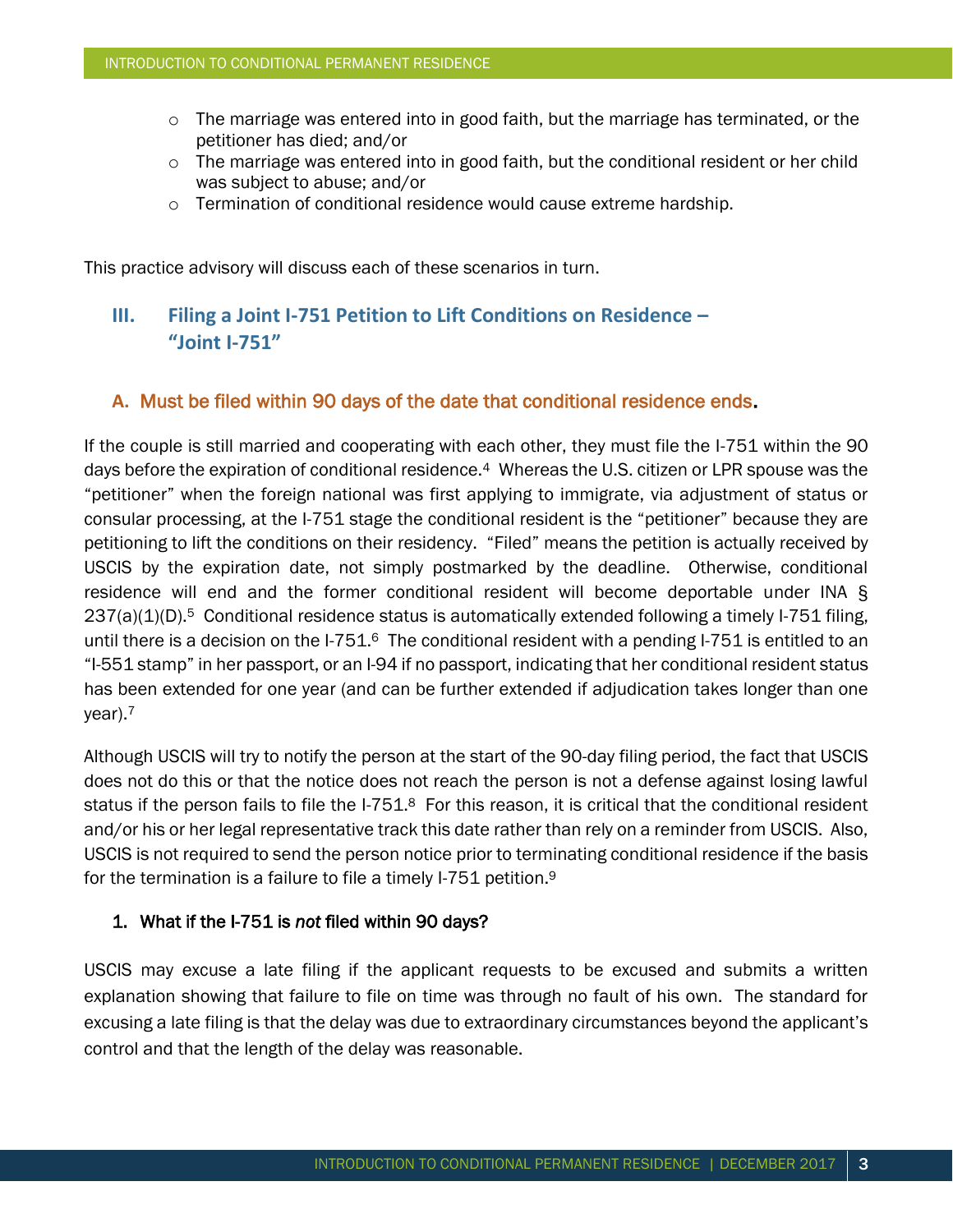According to USCIS guidance,<sup>10</sup> some examples of what constitutes extraordinary circumstances may include:

- **•** Hospitalization
- Long term illness
- Death of a family member
- Legal or financial problem
- Caring for someone
- Bereavement
- Serious family emergency
- Work commitment
- Family member on active duty with the U.S. military

If USCIS is unable to make a determination on whether the failure to timely file was due to good cause, it may issue a request for further evidence (RFE). Furthermore, if the issue is still inconclusive after the applicant responds to the RFE, the USCIS service center where the petition was filed may forward the file to the local USCIS office for an interview.

Filing the joint I-751 too early can also be a problem, because USCIS may reject it and the applicant might not find out about the rejection until her conditional residence has expired. If that should happen, the applicant will have to file the I-751 late and explain the circumstances.

## *2.* What status does the person have if joint petition filed late?

If USCIS accepts the reason for the late filing, it will accept the late-filed I-751 and extend conditional residence until the I-751 is adjudicated. However, if it does not accept the late I-751, conditional residence will terminate, and the person will be placed in removal proceedings. At that point, the individual could renew the application before an immigration judge, or file another I-751 on another basis (see below) if applicable, with USCIS. Be aware that USCIS has original jurisdiction over the I-751, meaning that an immigration judge can only review the denial by USCIS in court.

If the immigration judge should find that the failure to file timely was for good cause, the I-751 will be returned to USCIS for adjudication on the merits of the application, and the immigration court proceedings will be continued until USCIS has issued a decision on the merits. If USCIS approves the petition, the removal proceedings will be terminated. If USCIS denies the petition, the immigration judge will review the basis for the denial and make a decision as to whether to affirm or overturn the USCIS denial.

Another option for the conditional resident and petitioning spouse in this situation is to file a second adjustment application with the immigration court. Since the marriage would be over 2 years old by this time, if the adjustment application is approved then the former conditional resident will be granted unconditional Lawful Permanent Residence.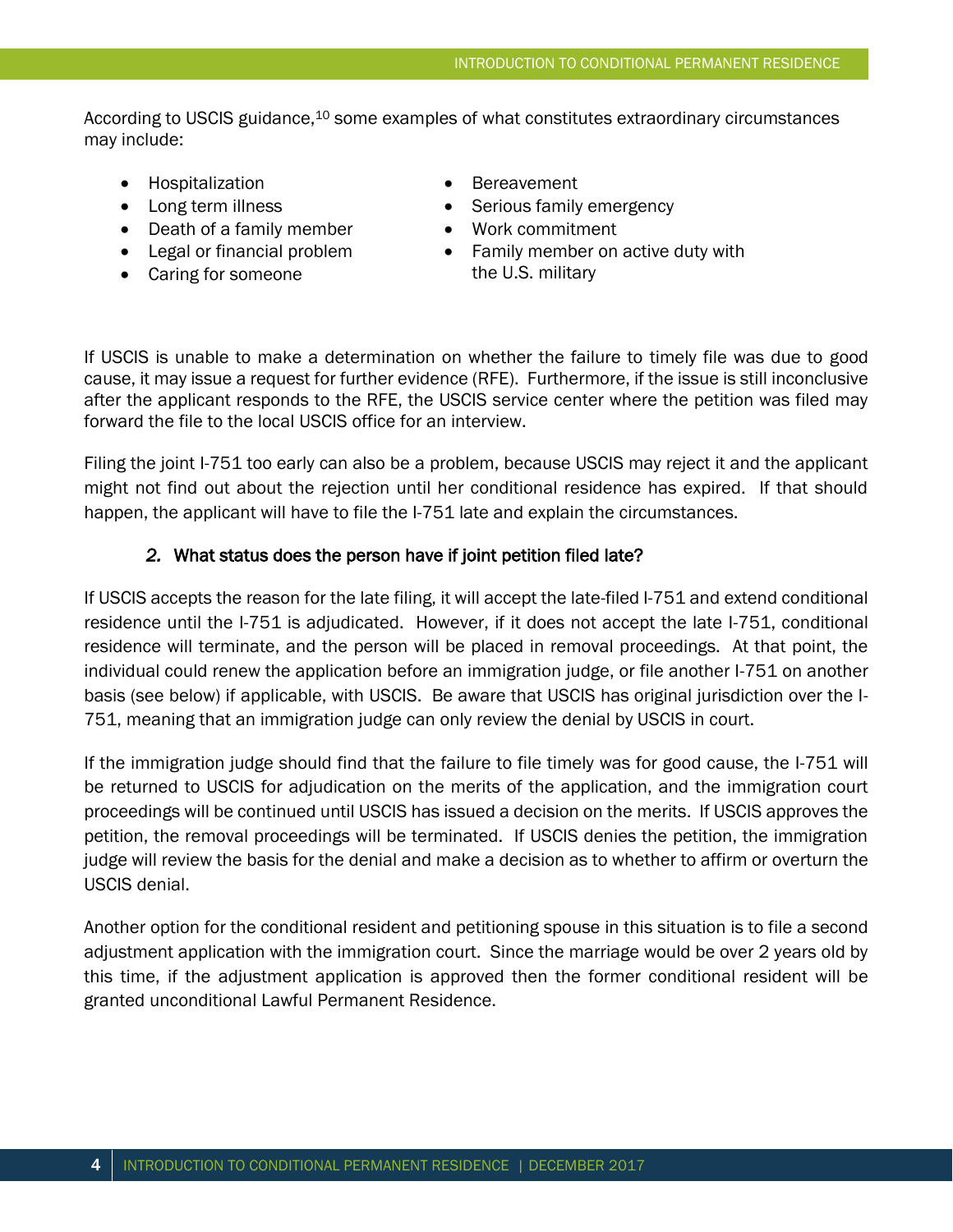## **B. What evidence must be submitted with the joint petition?**

## 1. Proof that the marriage was legal in the jurisdiction where it took place

The legality of the marriage should have been established at the time conditional residence was granted, so the same proof that was used to acquire conditional residence can be resubmitted to confirm the marriage's legality in the jurisdiction in which it took place.<sup>11</sup>

## 2. Proof that the marriage has not been terminated

If the couple is still together and are living in marital harmony, you merely need to have them both sign the petition. If, however, separation or divorce proceedings have begun, but have not been completed, copies of the petition for separation or divorce should be submitted. USCIS will not deny a petition solely because the couple has separated, and divorce or annulment proceedings have begun. However, if the U.S. citizen or LPR spouse does not sign the joint petition, USCIS will issue a request for further evidence to obtain the signature. If the conditional resident fails to respond to the RFE, the petition will be denied and considered abandoned. In addition, if the conditional resident cannot obtain the spouse's signature, the petition may be denied for lack of a proper signature.<sup>12</sup>

USCIS may approve a jointly filed I-751 even if divorce or annulment proceedings have begun, as long as it is satisfied that the marriage was bona fide when it took place and was not entered into for immigration purposes. It is important to note, that USCIS may not deny the I-751 petition solely on the basis that the couple has initiated divorce or annulment proceedings, <sup>13</sup> and a joint I-751 may be approved where a couple is forthright about working through their problems, including considering divorce while living separately, if both remain cooperative and the petitioning spouse continues to be supportive of the conditional resident.

However, USCIS may issue a request for a final divorce or annulment decree rather than approving the joint petition. In that situation, the conditional resident should request that USCIS treat the jointly filed I-751 as a request for a waiver of the joint filing requirement, to avoid having to file a separate petition with a separate fee later. USCIS will give the conditional resident 87 days to submit the final divorce or annulment decree. If the decree is not submitted within that time frame, the petition may be approved, denied, or referred to a field office for an interview.<sup>14</sup>

## 3. Proof that the marriage was not entered into for the purpose of obtaining residency

This is the most crucial part of the evidentiary requirements that must be submitted, as these documents should show, essentially, that the couple is still living together and did not marry just so the immigrant could get his or her green card. The instructions for the Form I-751 indicate that the couple should submit: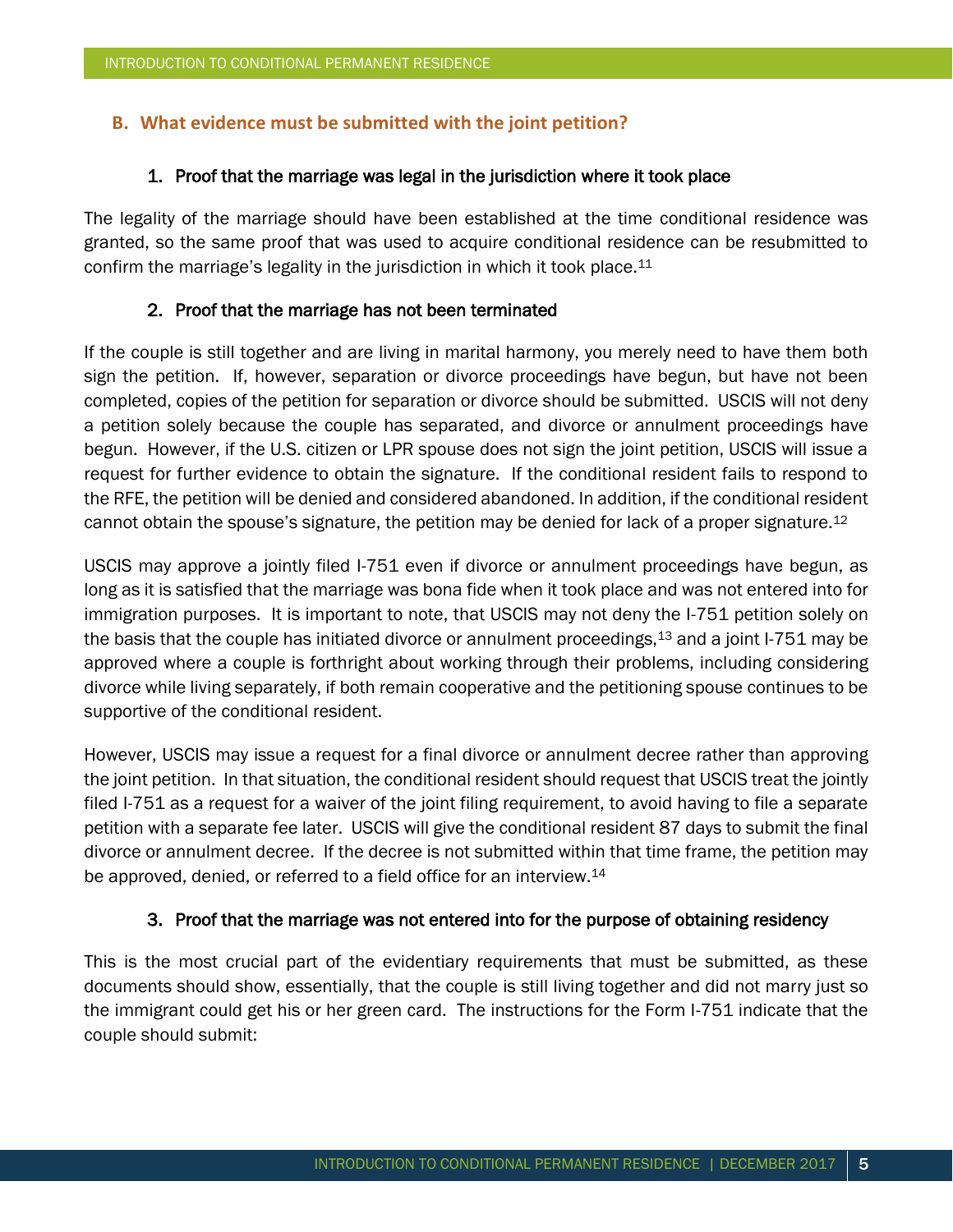- Birth certificates of any children born to the marriage;
- Lease or mortgage contracts showing joint occupancy or ownership of the couple's residence;
- Financial documents showing joint ownership of assets or joint responsibility such joint savings or checking accounts, joint utility bills, jointly filed federal and state income tax returns, insurance in both parties' names, etc.
- Any other evidence that can establish that the marriage is bona fide. This could include pictures of the couple together in various settings, notes or cards they have written to one another, receipts for trips they have taken together with both their names, etc.
- USCIS also requires affidavits from at least two people who have known the couple since conditional residence was granted and can personally attest to the fact that they are living together as a married couple. Each person submitting an affidavit must provide their name, address, date and place of birth, and relationship to the conditional resident and/or the spouse, and detailed information as to how they know the couple is in a bona fide relationship.

## 4. Proof that no fee (other than an attorney's fee for representation) was paid

The purpose of this last requirement is to ensure that the relationship between the conditional resident and the petitioning spouse is bona fide, rather than an arrangement between the conditional resident and the petitioning spouse for the purpose of obtaining permanent residence by fraud.

## 5. USCIS may require an interview of the couple

USCIS will not interview every I-751 applicant, but reserves the right to do so. As noted above, an interview may be scheduled where the petition was not timely filed and USCIS is not satisfied that it should excuse the delay.

USCIS may also schedule an interview where it determines that the evidence of the bona fides of the marriage is insufficient for approval, but not so insufficient as to warrant an outright denial, or where the couple is separated and evidence that the marriage has been terminated has not been submitted.

If the couple appears at the interview and satisfies the USCIS officer that the marriage was legal at its inception, was entered into in good faith, has not been terminated, was not entered into for immigration purposes, and that no fee was paid (other than a fee for an attorney's representation), the I-751 will be approved.

## **C. What happens if the joint petition is denied?**

If the couple is unable to prove all these elements, the I-751 will be denied. Conditional residence will be terminated, and a Notice to Appear placing the conditional resident in removal proceedings will be issued.<sup>15</sup> However, USCIS must provide a temporary  $1-551$  (green card) or  $1-94$  while the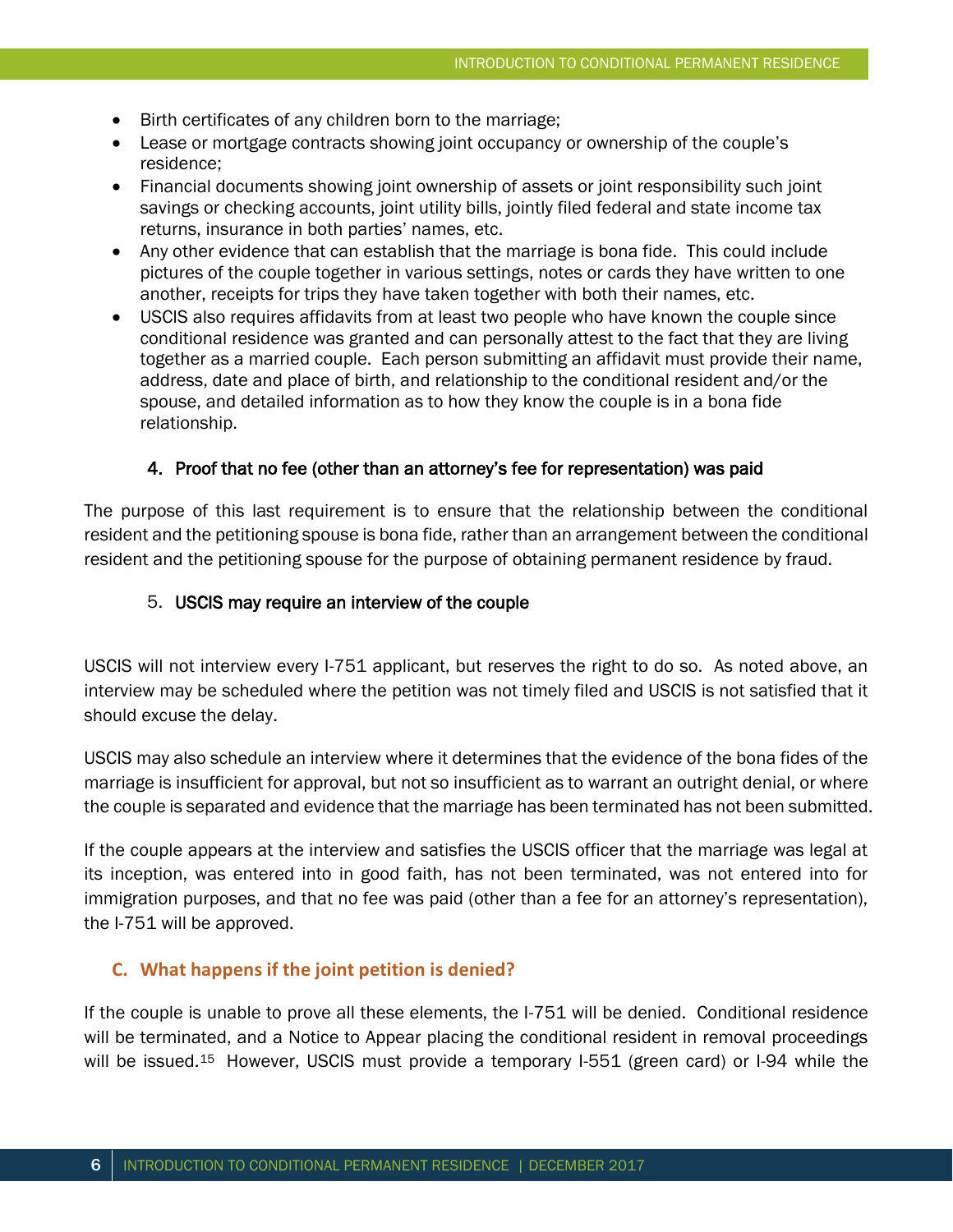conditional resident's I-751 and status termination is reviewed by an immigration judge in removal proceedings.

Failure to appear at a scheduled interview will also result in denial of the petition and issuance of a Notice to Appear.<sup>16</sup>

There is no appeal of a denied I-751 outside of removal proceedings, in which the applicant may request that the immigration judge review the termination.<sup>17</sup> When a joint I-751 petition is denied, the government has the burden of proof to show, by a preponderance of the evidence, that the petition was properly denied.<sup>18</sup>

# **IV. Requesting a Waiver of the I-751 Joint Filing Requirement – "I-751 Waiver"**

As noted above, a conditional resident may request a waiver of the joint filing requirement, and file the I-751 separately, under the following circumstances:

- $\circ$  The marriage was entered into in good faith, but the marriage has terminated or the petitioner has died;
- o The marriage was entered into in good faith, but the conditional resident or the conditional resident's child was subject to abuse; or
- o Termination of conditional residence would cause extreme hardship.

Unlike the Joint Petition, a request for a waiver of the joint filing requirement can be filed at *any time*. However, the applicant should file as soon as is reasonably possible to avoid having her conditional residence expire.

A conditional resident filing a waiver of the joint I-751 filing requirement may file based on multiple waiver grounds and it is generally advisable to do so, because should the waiver be denied, and the applicant placed in removal proceedings, the immigration judge can only review the I-751 waiver based on the grounds presented to USCIS.<sup>19</sup>

## **A. The marriage was entered into in good faith, but the marriage has terminated or the petitioner has died.**

As with the joint petition, for this waiver ground the conditional resident must submit evidence that the marriage was bona fide, notwithstanding the fact that it did not last two years. The applicant must also show that the marriage has terminated. If the petitioning spouse has died, submission of a certified copy of the death certificate is sufficient.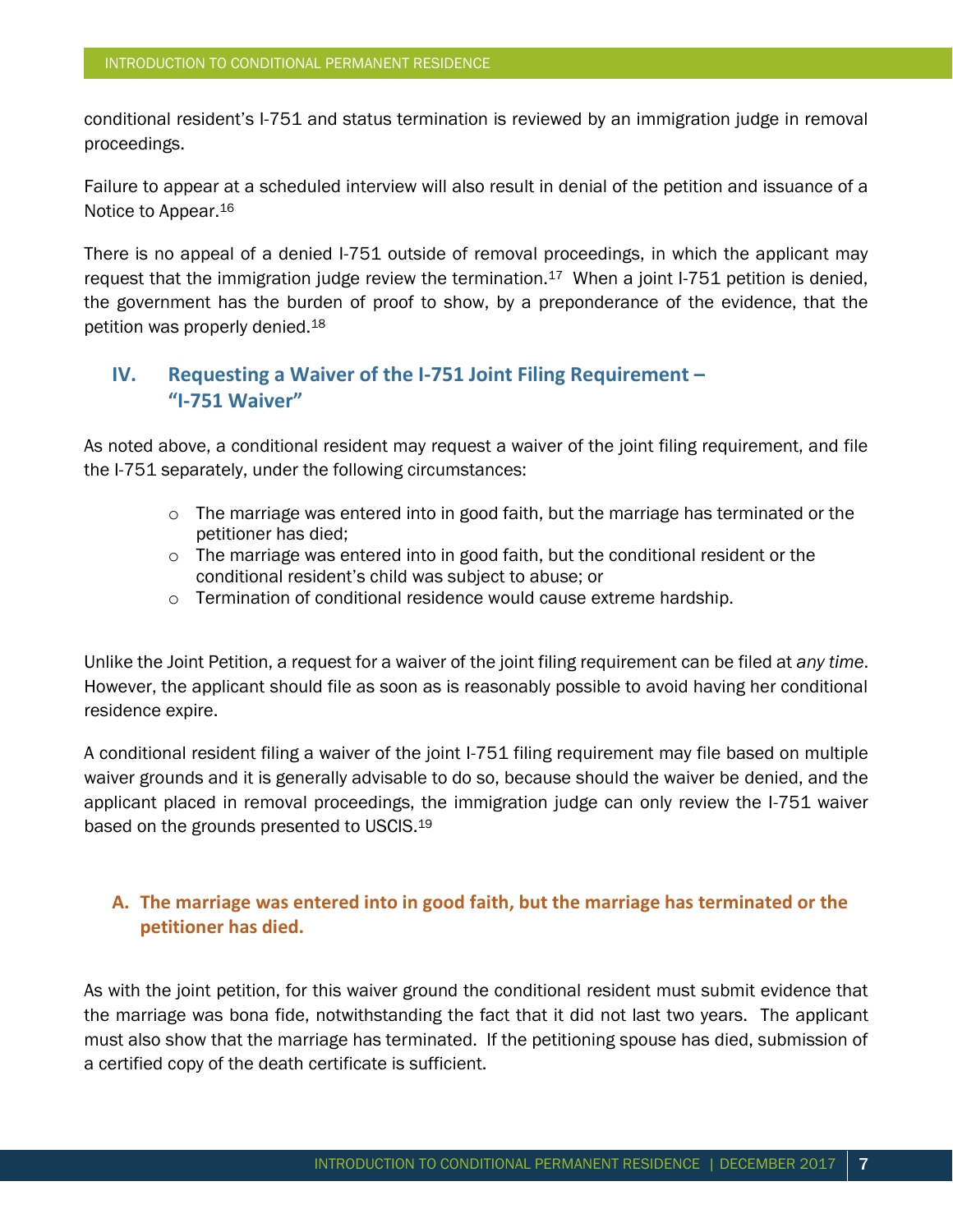If the marriage was terminated by divorce or annulment, a copy of the divorce or annulment decree must be submitted.

## *1.* What if divorce proceedings have been or will be initiated but the divorce will not be final before the expiration of conditional residence?

If the applicant files before the final decree has been issued, USCIS will issue a request for evidence for the final decree. If the divorce or annulment decree is not final by the date the request for evidence is due, then USCIS will deny the petition.

A conditional resident may, and often should where applicable, choose more than one basis for filing the waiver of the joint filing requirement and argue them in the alternative.<sup>20</sup> Therefore, where a divorce or annulment is not yet final, the applicant may want to request the waiver on both this ground and another, as applicable—battered spouse or extreme hardship. This may prevent USCIS from terminating the conditional residence if the divorce or annulment is not yet final.

Once the divorce or annulment is final, the applicant can either file a second waiver application based on the good faith but terminated marriage ground, or submit the decree and request that USCIS adjudicate the waiver based on this ground instead of the extreme hardship or battery/extreme cruelty ground.

## *2.* Evidentiary Requirements:

Where a divorce or annulment has taken place, USCIS will examine the evidence that the marriage was entered into in good faith with extra scrutiny. It is therefore incumbent on the applicant to submit as much evidence of the bona fides of the marriage as possible.

The petition should include the declaration of the applicant, explaining the reason for requesting a waiver, and accompanied by supporting documents. Form I-751 requires that a conditional resident choose the basis or bases for the waiver from the categories listed.

In the declaration, the conditional resident should emphasize that s/he was committed to the marriage and describe the things s/he did to try to make the marriage work. If the applicant's spouse "caused" the demise of the marriage, through an affair, or abuse, or abandonment, or some other similar action, and there is documentation of this, including statements of third parties, the applicant should submit these documents.

As with the joint petition, the evidence should include proof that the marriage was legal in the jurisdiction in which it took place, and that the couple was living together in a bona fide marital relationship.

The same kinds of evidence required in the joint petition, such as evidence of joint property, insurance, bills, etc. should be submitted with the I-751. However, the quantity and reliability of that evidence should be as strong as possible. Documentation, such as joint bills, bank accounts,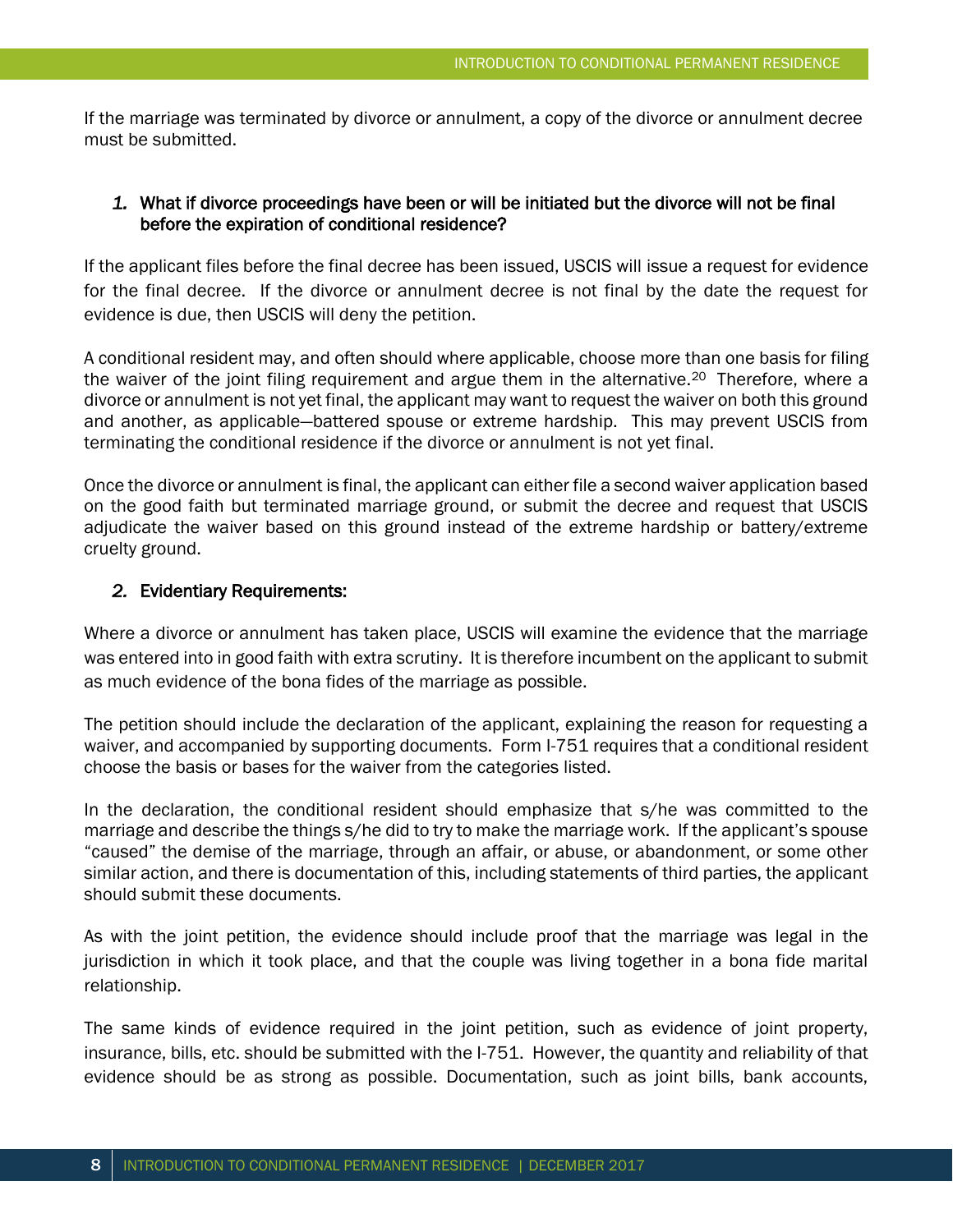insurance policies, rental agreements, etc., is essential. Affidavits or declarations from clergy, an employer, landlord or mortgage broker, rather than a friend or relative may be very helpful, because such individuals have no personal relationship with the applicant, and therefore will be considered more credible than family or friends.

## **B. The marriage was entered into in good faith, but the conditional resident or his or her child was subject to battery or extreme cruelty.**

As with the first waiver ground—marriage has terminated due to divorce or death—for the second waiver ground, conditional resident (or conditional resident's child) was subject to battery or extreme cruelty, the conditional resident must show that the marriage was legal and entered into in good faith. She should submit as much evidence of the bona fides of the marriage as is reasonably possible. In an abusive relationship, this may not always be easy, since frequently an abusive spouse may have control over all of the couple's documents. In that case, the conditional resident spouse's declaration, explaining the history of the relationship, should also explain both her efforts to obtain documentation, and why s/he is unable to do so.

To obtain this type of waiver, the conditional resident must show *that his or her USC/LPR spouse battered the conditional resident or child or treated the conditional resident or child with extreme cruelty during the marriage*. A conditional resident spouse can file this waiver if only his or her children were the victims of the physical or mental abuse. The children need not have U.S. citizenship or permanent resident status.<sup>21</sup>

According to USCIS*, extreme cruelty* includes, but is not limited to, any act of violence or threatened act of violence resulting in physical or mental injury.<sup>22</sup> The USCIS defines violence as psychological abuse, sexual abuse, or exploitation.<sup>23</sup>

The applicant need not prove that the marriage has been terminated to qualify for this type of waiver,<sup>24</sup> nor does the applicant have to prove hardship. This waiver is designed to prevent people from being trapped in abusive situations because their lawful permanent resident or U.S. citizen spouse threatened or refused to file a joint petition. This waiver allows conditional residents to secure their lawful permanent resident status without the cooperation of the abusive spouse or parent.

## 1. Evidentiary Requirements

In order to prove battery or extreme cruelty, the conditional resident should submit his or her own declaration, in addition to police reports, court transcripts and court orders, doctor's reports, medical records, affidavits from school officials and social service agencies reports and affidavits from police, judges, medical personnel, school officials, and social service agencies. The conditional resident should also submit affidavits or declarations of people aware of the abuse. A psychological evaluation should also be included. USCIS initially required that a psychiatrist, clinical psychologist, or licensed clinical social worker complete the evaluation. However, Congress recognized that not all immigrants have access to mental health professionals and lessened this requirement to include any credible evidence that is relevant to the petition.25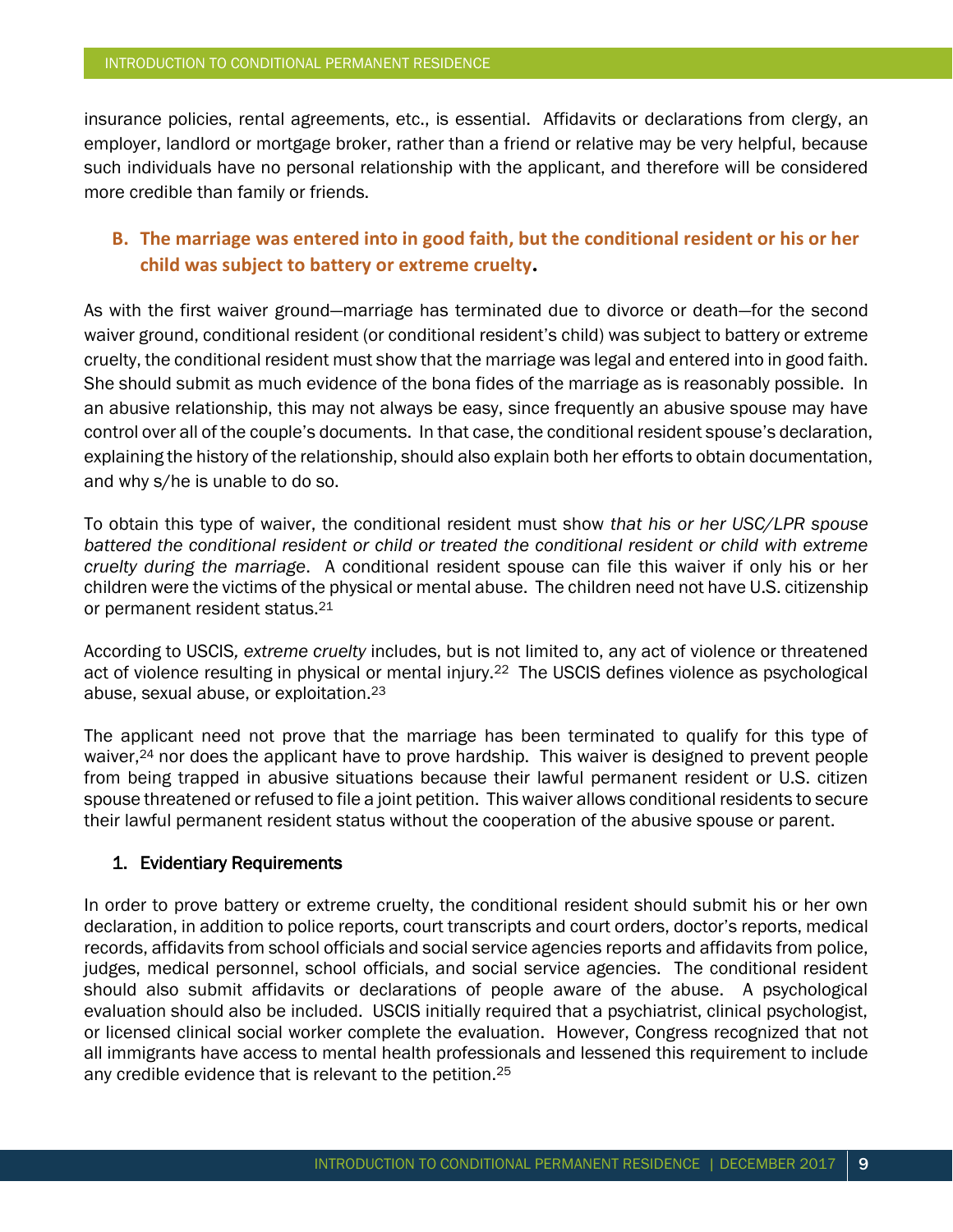## 2. Conditional Residents in Bigamous Marriages Who Were Subject to Battery or Extreme **Cruelty**

A conditional resident spouse in a bigamous marriage (that is, their spouse is also married to a second person at the same time) who was subject to battery or extreme cruelty may file a waiver of the joint filing requirement if she meets the criteria set forth in INA  $\S 204(a)(1)(A)(iii)(II)$ , which states generally that a noncitizen in a bigamous marriage will be recognized as a spouse if she believed in good faith that that she was married, and would have been recognized as an immediate relative spouse but for the bigamy of the U.S. citizen petitioner.<sup>26</sup>

## **C. Termination of conditional residence would cause extreme hardship to the applicant.**

A conditional resident may also file a waiver of the joint filing requirement if he can show that extreme hardship will result if he is deported.<sup>27</sup> *USCIS will consider only hardship that arose during the conditional residence period*. 28

Unlike the other two bases for a waiver of the joint filing requirement, the statute does not require the conditional resident filing the I-751 based on extreme hardship to prove that the marriage to the petitioning spouse was entered into in good faith.29 Nevertheless, it would be prudent to submit evidence that the marriage was bona fide if you are able to do so.

At least one circuit court has held that that a person may seek an extreme hardship waiver even if the marriage was not in good faith.  $30$  However, as a practical matter, since all waivers are discretionary, it is unlikely that an extreme hardship waiver will be granted if there is evidence that the marriage was fraudulent, $31$  unless the evidence of extreme hardship is extraordinarily strong.

The statute does not specify whose hardship counts for this waiver. USCIS officials have stated that the hardship must be to the conditional resident spouse, to a dependent child, or to a new spouse.<sup>32</sup>

#### *Proving Extreme Hardship*

The regulations state that only in those cases where the hardship is extreme should the application for a waiver be granted, and the burden of establishing extreme hardship rests solely with the applicant.<sup>33</sup>

The standard for proving extreme hardship is the same standard applied to other areas of immigration law, such as the former suspension of deportation and waivers of inadmissibility. It means hardship that is above and beyond that which a person who was forced to leave the United States would normally suffer.

A person's age, family ties in the U.S. and the home country, health and medical needs, the economic and political situation in the home country, the person's position in and involvement with the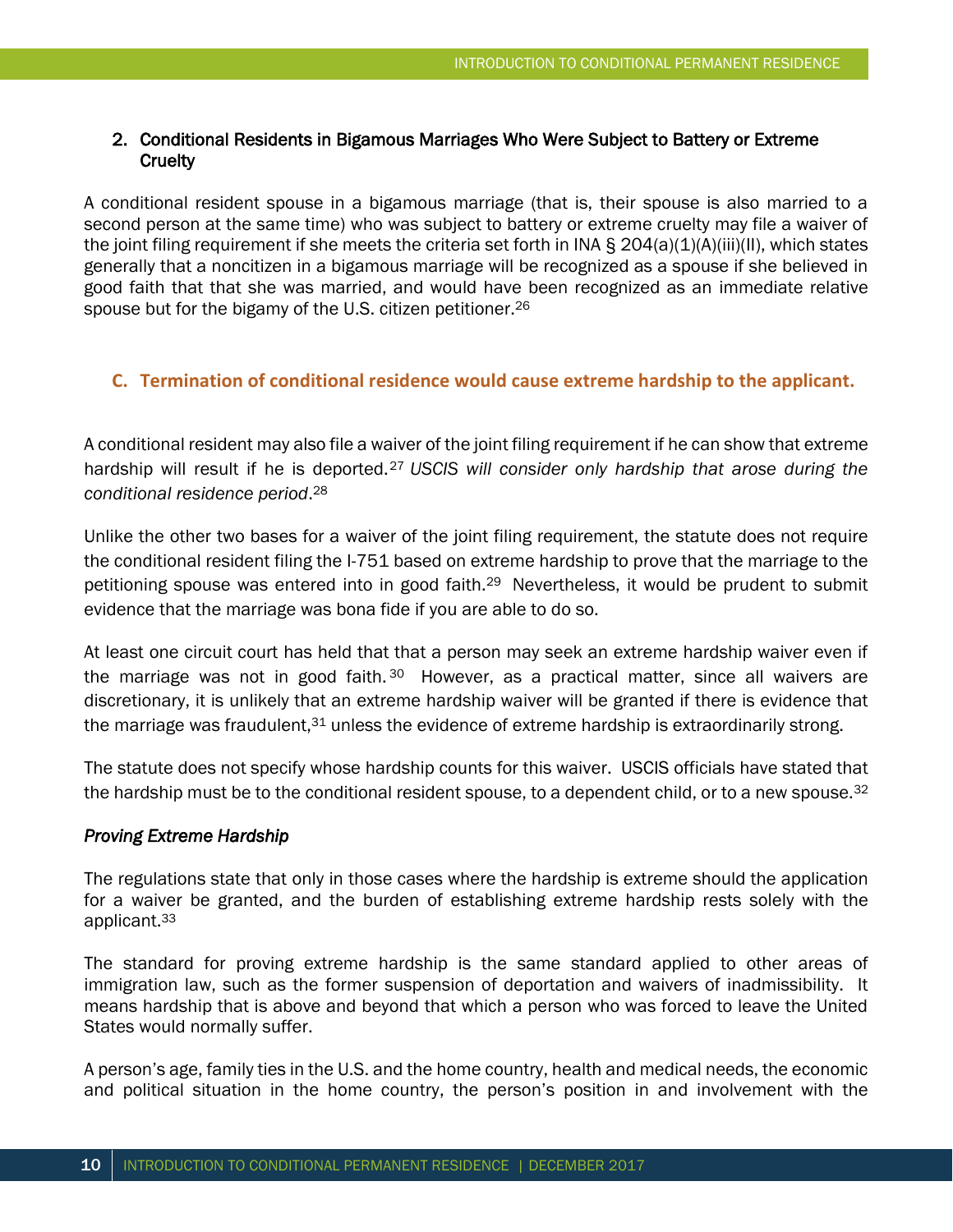community, loss of career potential or educational opportunities are all relevant to determining if that person would suffer extreme hardship if the conditional resident were removed from the United States.

Include any and all evidence that could possibly prove that the applicant would suffer more than what would be typical for a person who is forced to leave the United States and return to their home country. Also consider social and cultural issues, such as if divorce is taboo in the applicant's home country, and would create difficulties for the applicant if she had to return.

Remember that the hardship need not be solely to the conditional resident, but could be to the conditional resident's child or new spouse, or possibly even to the community in which the conditional residence resides. For example, if the conditional resident is a doctor working in an underserved area, such as a public hospital, the loss of that doctor's services could result in extreme hardship to the community. Although USCIS has indicated that the hardship should be to a child or new spouse, the statute is silent on whose hardship counts, so include every bit of evidence that could possibly be relevant. The cumulative effect of all the evidence may be sufficient to prove extreme hardship even if the individual factors, by themselves, are not enough.<sup>34</sup>

Keep in mind that in order for the waiver to be granted, the extreme hardship must have arisen *during* the two-year conditional residence period. <sup>35</sup>

## **V. Conditional Resident Children**

Children of conditional residents also immigrate as conditional residents. This may include children who immigrate as derivative beneficiaries, as well as children who immigrate directly as stepchildren.<sup>36</sup> The INA calls these children alien sons and daughters. Like a conditional resident spouse, a conditional resident son or daughter must apply to remove conditional status.

- If the son or daughter became a conditional resident within 90 days of the date the parent did, he or she can be included in the parent's I-751 and does not need to file a separate petition.
- However, if the son or daughter received conditional residency more than 90 days before or after the parent did, he or she must submit a separate I-751 application.<sup>37</sup>
- The separate application should be submitted at the same time that the parent applies to remove conditional residency—*even if the son or daughter has not yet reached the two-year anniversary.*

The same standards for filing the waiver that apply to the principal conditional resident also apply to the conditional resident's children.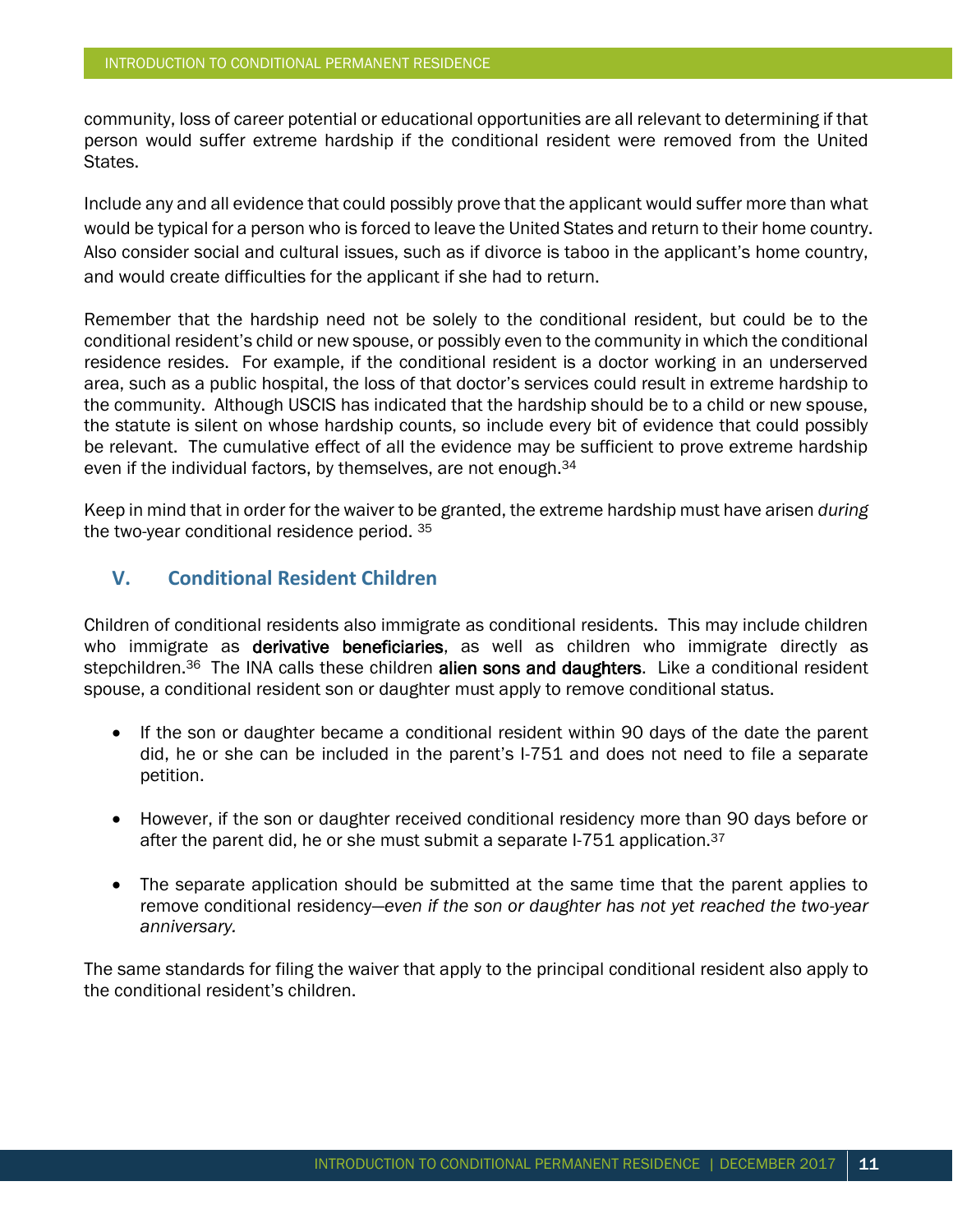## **VI. Conditional Residents in Removal Proceedings**

## **A. Termination of Conditional Residence**

USCIS has the authority to affirmatively terminate a person's conditional residence and to place that person into removal proceedings.<sup>38</sup> Termination of conditional permanent residence can occur in three ways.

First, under section 216(b)(1) of the Act, USCIS may terminate conditional resident status before the 2-year conditional period expires, where it determines either that the qualifying marriage is fraudulent or was judicially annulled or terminated, or that a fee or other consideration was given for the filing of a pertinent petition.<sup>39</sup>

Second, USCIS may terminate conditional residence for failure to timely file a joint petition or appear for an I-751 interview.<sup>40</sup>

Third, USCIS may terminate conditional residence upon adjudicating the joint petition and determining that the facts and information contained in it are not true.<sup>41</sup>

USCIS must establish the basis for termination by a preponderance of the evidence, $42$  meaning more likely than not or approximately 51 percent.

Each of these determinations is reviewable in removal proceedings.<sup>43</sup>

## **B. Renewal of the I-751 in Removal Proceedings**

As noted above, USCIS has original jurisdiction of the I-751 petition. If USCIS denies the I-751, the conditional resident will be served with a Notice to Appear (NTA) and placed in removal proceedings.

An immigration judge can only review the reasons for the USCIS denial. Therefore, if the conditional resident wishes argue that the petition should be approved on a different basis than the one adjudicated by USCIS, s/he cannot do so in immigration court. Instead, a new I-751 must be filed with USCIS on the new basis for removing the conditions. The individual can then file a motion to continue the removal proceedings while the petition is pending before USCIS.<sup>44</sup> The motion to continue must include proof that the new I-751 has been filed with USCIS. If that petition is approved, then the person can file a motion to terminate removal proceedings. If that new I-751 petition is denied, then the immigration judge can review that denial in removal proceeedings.

While the I-751 is pending with the immigration court, conditional residence will be extended until the immigration judge makes a final determination on the petition.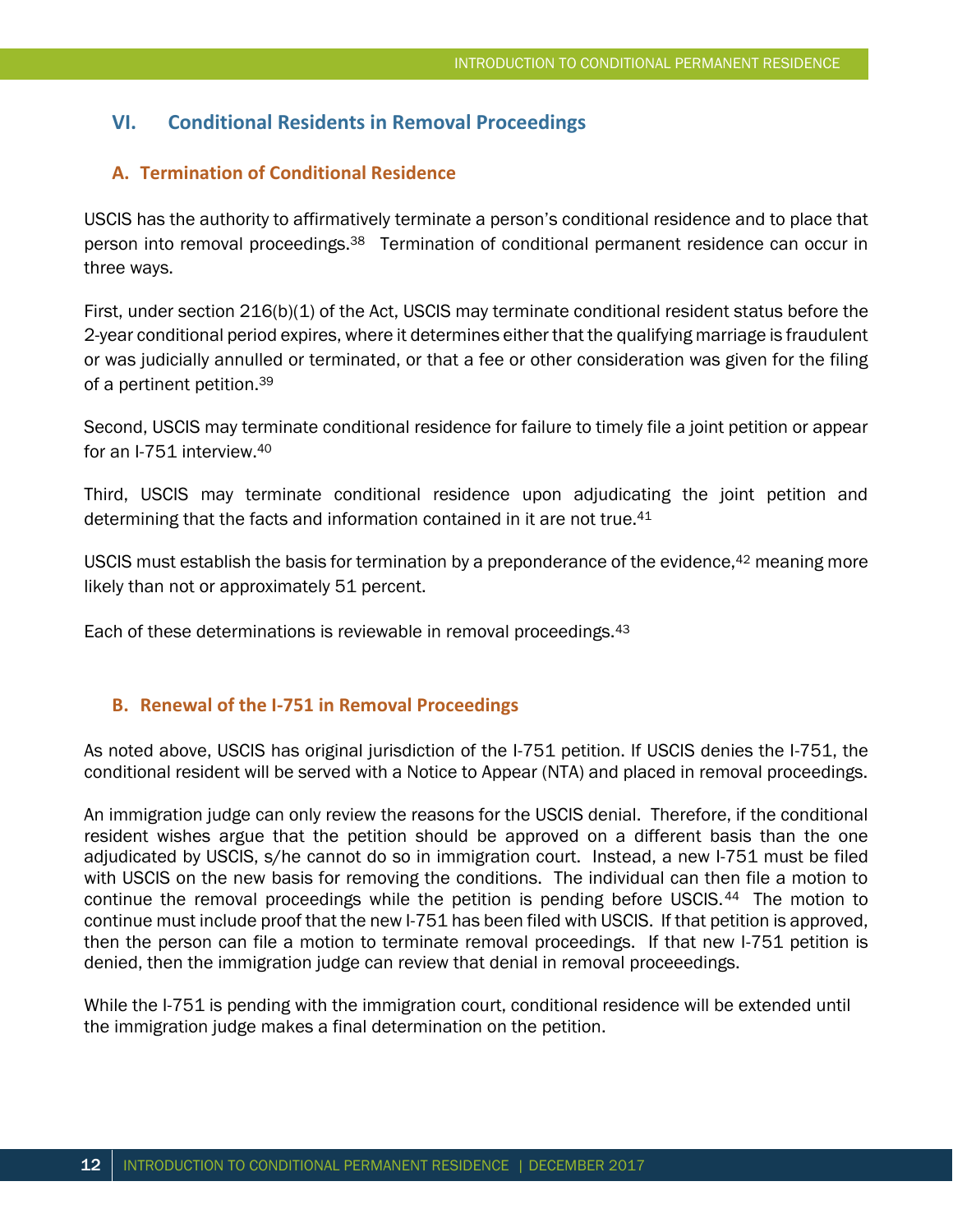### What if the I-751 filed with the Court is Incomplete?

A conditional resident may submit additional evidence before the immigration judge to prove that the waiver should be granted, even though that evidence was not before USCIS, if the ground for the waiver is the same as was submitted to USCIS.<sup>45</sup>

## **C. Other Issues in Removal Proceedings: Rescission, Deportability & Inadmissibility**

The I-751 petition asks whether the conditional resident is in removal, deportation or rescission proceedings, as well as whether the conditional resident has ever been arrested, detained, charged, indicted, fined or imprisoned for a criminal offense.

Like any other permanent resident, a conditional resident can be subject to the grounds of recission under INA § 246, or deportability at INA § 237(a), or theinadmissibility grounds at INA § 212(a).

#### **1.** Recission

INA § 246(a) authorizes the government to rescind an erroneous grant of adjustment of status within five years of the grant. Since a conditional resident, by definition, has been a resident for less than 5 years, USCIS can rescind conditional resident status if it determines that the status was granted in error.

USCIS will send a notice of intent to rescind to the person. If the person contests the finding within 30 days, there is a hearing before an immigration judge.<sup>46</sup> However, if the person fails to respond within 30 days, no hearing is required.<sup>47</sup>

The rules of evidence are not binding, but the standard of proof that the government must meet is "clear, convincing, and unequivocal."<sup>48</sup>

#### a. Deportability

The deportability grounds in INA § 237(a) include several categories. For example, someone who was granted conditional residence in error, could be subject to either rescission or could be found deportable under  $\S 237(a)(1)(A)$ , for being inadmissible at the time of admission.

The deportabilitiy grounds also include termination of conditional residence, <sup>49</sup> marriage fraud, <sup>50</sup> smuggling,<sup>51</sup> various crimes,<sup>52</sup> document offenses,<sup>53</sup> and security offenses,<sup>54</sup> among other things.

Screening for criminal grounds of deportability is important. A few common crime grounds of deportability are noted here, but it is important to assess any arrest or conviction for possible immigration consequences. A conditional resident can be found deportable if convicted of a crime of moral turpitude within 5 years of admission that carries a potential sentence of one year or longer,<sup>55</sup>or if convicted of 2 or more crimes of moral turpitude any time after admission,<sup>56</sup> or an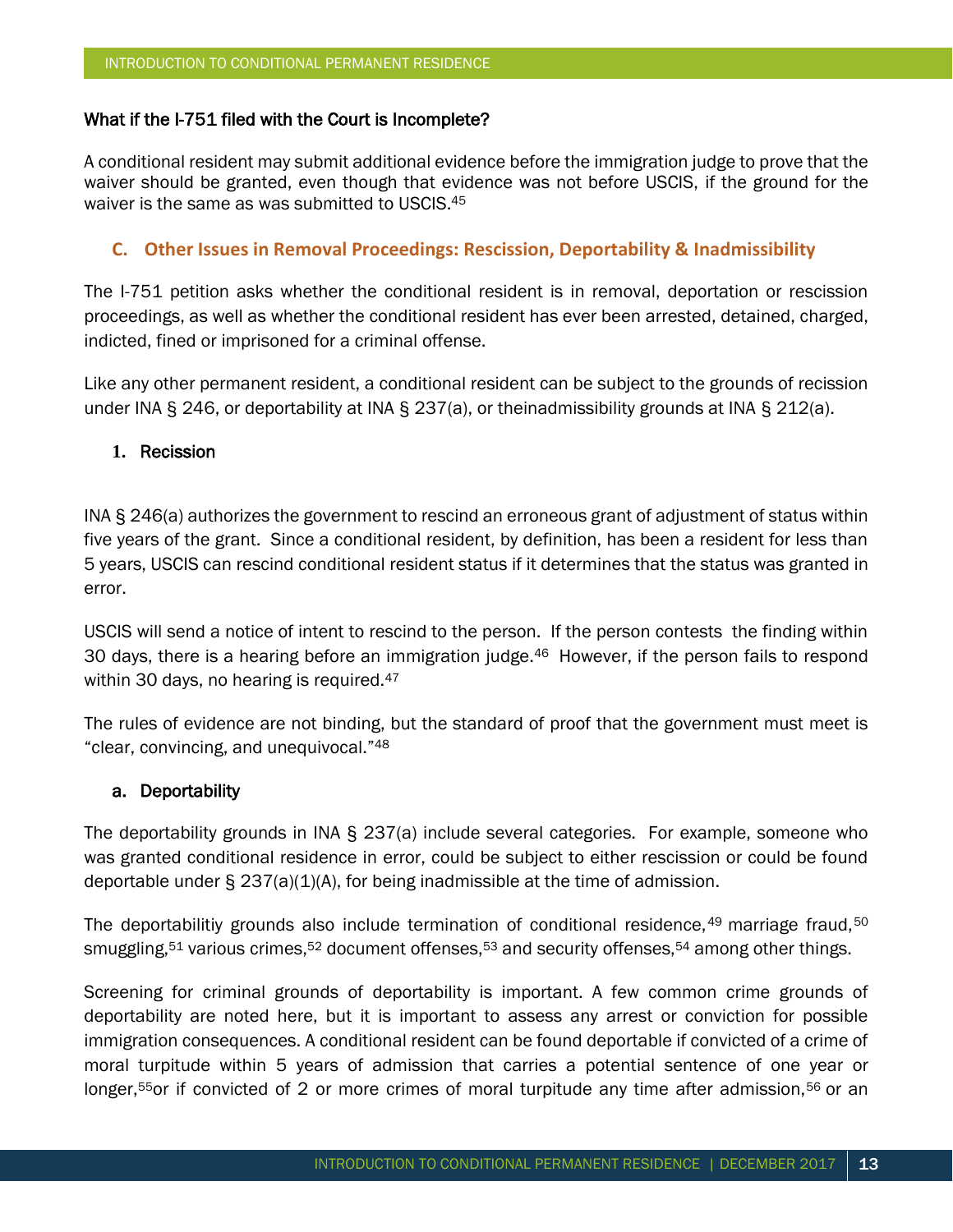aggravated felony.<sup>57</sup> A conditional can also be found deportable if convicted of a crime of domestic violence.<sup>58</sup>

Note that the government bears the burden to prove deportability by clear and convincing evidence,<sup>59</sup> and that for the most part, the criminal grounds of deportability require a *conviction* before that ground can apply.<sup>60</sup> Moreover, only certain documents are acceptable to prove a conviction.<sup>61</sup>

This means that practitioners should not concede deportability; rather, the government should be put to its burden of proof.

## b. Grounds of Inadmissibility

Because conditional residents have been admitted to the United States, they are usually not subject to the grounds of inadmissibility. However, a conditional resident returning from a trip abroad will be deemed to be inadmissible if he or she fits within the criteria set forth in INA § 101(a)(13)(C), which states:

An alien lawfully admitted for permanent residence in the United States shall not be regarded as seeking an admission into the United States for purposes of the immigration laws unless the alien:

(i) has abandoned or relinquished that status,

(ii) has been absent from the United States for a continuous period in excess of 180 days,

(iii) has engaged in illegal activity after having departed the United States,

(iv) has departed from the United States while under legal process seeking removal of the alien from the United States, including removal proceedings under this Act and extradition proceedings,

(v) has committed an offense identified in section 212(a)(2), unless since such offense the alien has been granted relief under section 212(h) or 240A(a), or

 (vi) is attempting to enter at a time or place other than as designated by immigration officers or has not been admitted to the United States after inspection and authorization by an immigration officer.

The government bears the burden of proving both that a returning resident, including a conditional resident, falls within the grounds set forth in INA §  $101(a)(13)(C)$ , <sup>62</sup> and that the person is inadmissible, by clear and convincing evidence.<sup>63</sup>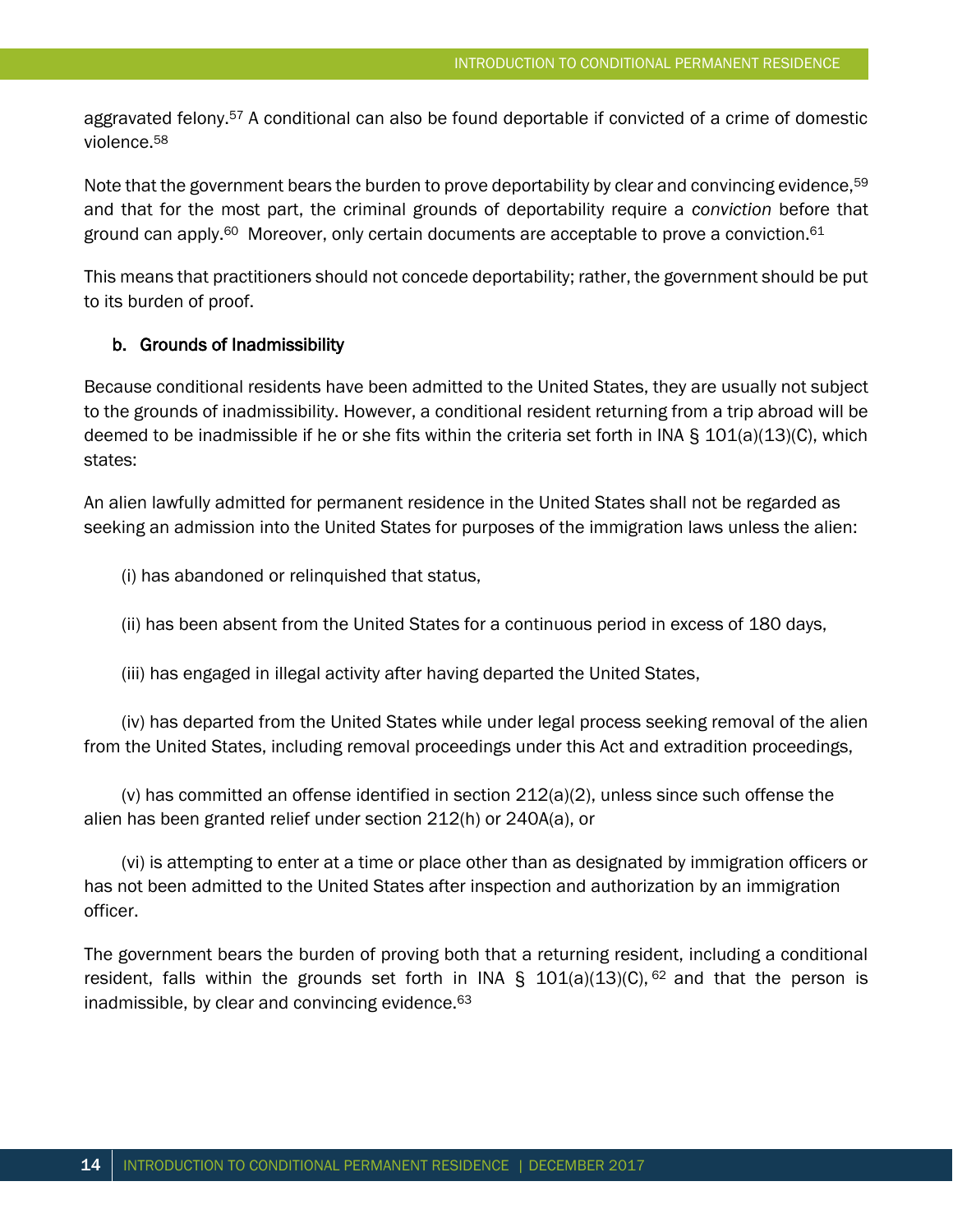## **VII. Other Relevant Issues**

## **A. Copy of Conditional Residence Card**

When filing Form I-751, the conditional resident must submit a copy of his or her resident alien card, as well as those of his or her children.

#### Address and Filing Fees

Every conditional resident filing Form I-751 must submit the I-751 filing fee in addition to a biometrics fee. It is best to consult the USCIS website to determine where to file the petition and confirm the filing fees required, since these things are subject to change.<sup>64</sup>

## **B. Continuance of Conditional Residence While the I-751 is Pending**

Once a properly filed Form I-751 is submitted, USCIS will generate a receipt notice with a temporary extension of conditional residence while the application is pending. Conditional residents may use this extension to work and travel abroad while the I-751 is pending.

#### **C. Military Spouses**

Conditional residents who live abroad pursuant to military or government orders must submit two passport-style photos of each applicant and dependent child, plus two fingerprint cards (Form FD-258).

These petitioners are required to indicate on top of the Form I-751, "ACTIVE MILITARY" or "GOVERNMENT ORDERS" and submit a copy of their current military or government orders along with the petition

## **D.** Dealing with Criminal Issues

Any conditional resident with a criminal record (other than minor traffic violations) is required to submit the following evidence:

- 1. An original or court-certified copy of the sentencing record for each incident, and evidence of completion of the sentence, specifically:
	- a. An original or certified copy of the probation or parole record; or
	- b. Evidence that the person completed an alternative sentencing program, or rehabilitative program;
- 2. An original or court-certified copy of the court order vacating, setting aside, sealing, expunging, or otherwise removing the arrest or conviction; or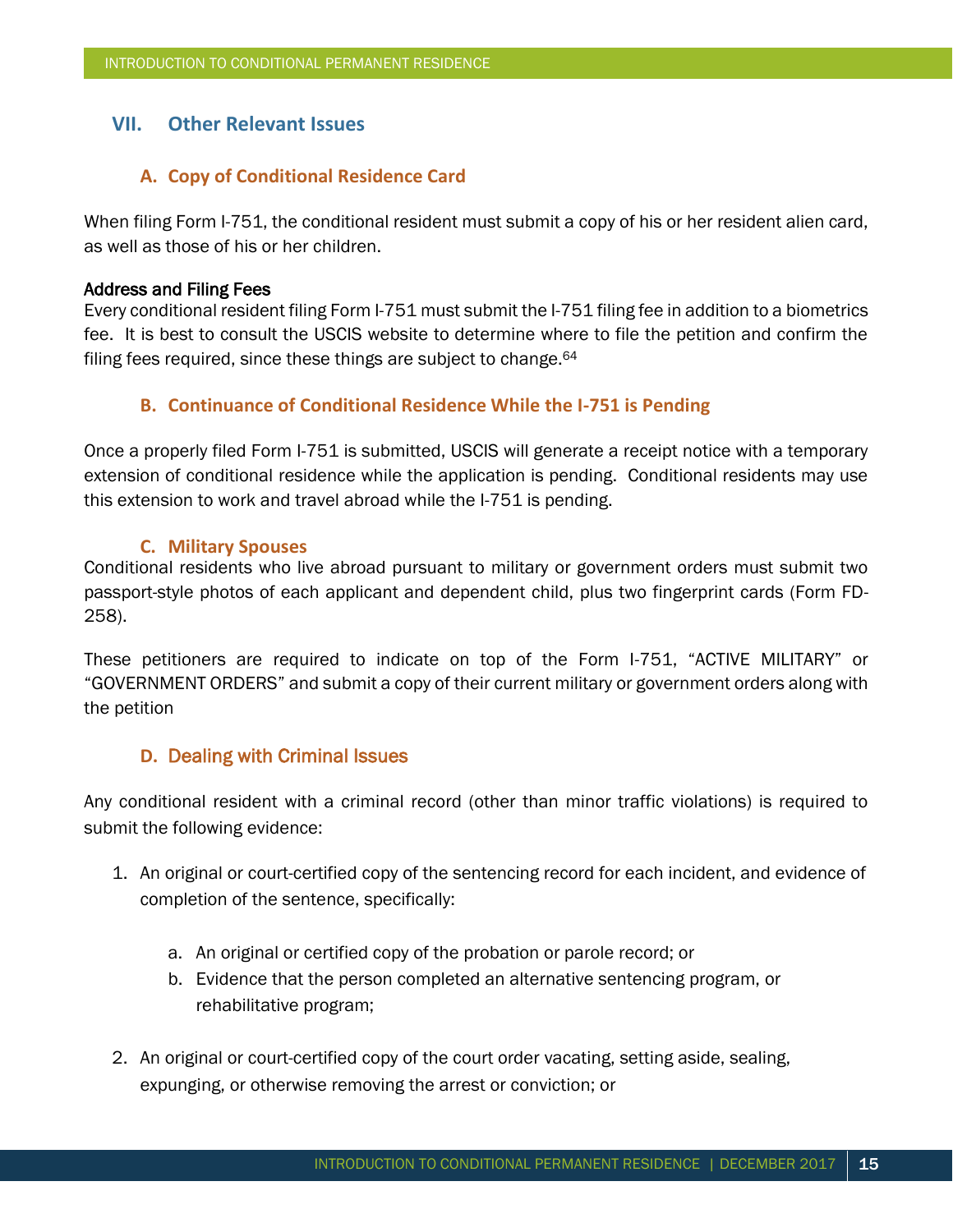3. If no record is available, an original statement from the court that no record exists of the arrest or conviction.

Any conditional resident with a criminal record should seek the advice of experienced immigration counsel before filing the I-751 to determine if she is inadmissible or deportable.

Those who are inadmissible or deportable for criminal offenses would be wise to seek assistance from an attorney with expertise in both immigration and criminal law to determine if their criminal convictions can be eliminated for immigration purposes before filing the I-751. Or, if they are filing a joint petition within the 90-day filing period, they should immediately seek assistance to resolve any inadmissibility or deportability issues before the petition is adjudicated.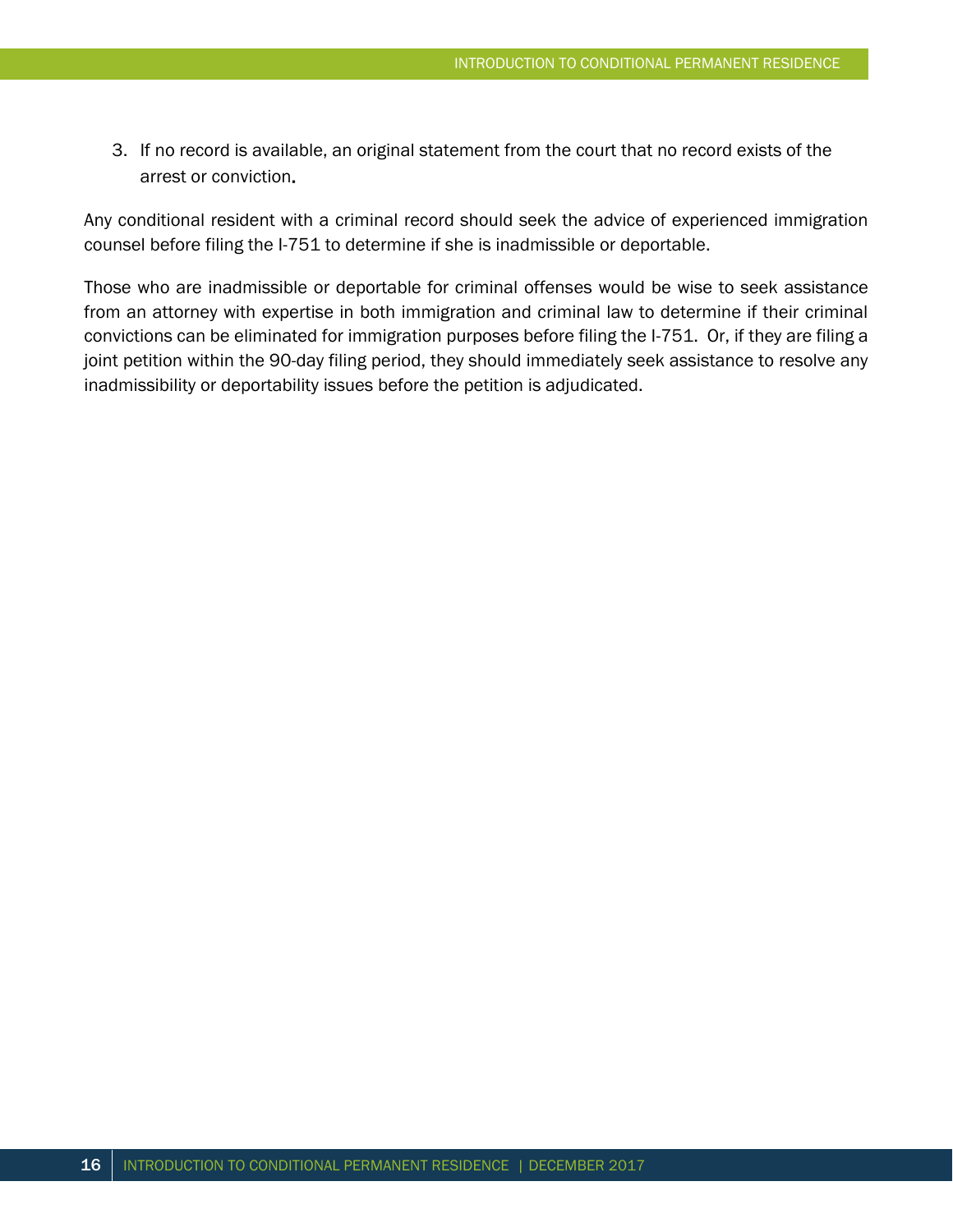## **End Notes**

 $\overline{a}$ 

- 8 CFR §§ 216.4(a)(I) & 1216.4(a)(I).
- There is an exception to this requirement for conditional residents or their spouses who are serving abroad in the military. They have the option of filing any time after the 90-day filing period begins. See INA § 216(g). INA & 216(c)(2).
- See USCIS Memo, "Extension of Status for Conditional Residents with Pending Forms I-751, Petition to Remove Conditions on Residence," (Dec. 2, 2003), available at
- https://www.uscis.gov/sites/default/files/USCIS/Laws/Memoranda/Static\_Files\_Memoranda/Archives%201998- 2008/2003/crextensn120203.pdf.

*Id.*

- INA § 216(a)(2)(C).
- See INA §§ 216(a)(2)(C), 216(c)(2)(A), and 8 CFR § 216.4(a)(6).
- USCIS Interim Policy Memorandum, "Revised Guidance Concerning Adjudication of Certain I-751 Petitions," December 23, 2012.
- You may check the validity of a marriage document for a foreign country by going to the US State Department's Visa Reciprocity schedules at [https://travel.state.gov/content/visas/en/fees/reciprocity-by-country.html.](https://travel.state.gov/content/visas/en/fees/reciprocity-by-country.html)

8 CFR § 216.4(a)(1).

USCIS Memo, "I-751 Filed Prior to Termination of Marriage," (Apr. 3, 2009), available at

[https://www.uscis.gov/sites/default/files/USCIS/Laws/Memoranda/Static\\_Files\\_Memoranda/2009/i-](https://www.uscis.gov/sites/default/files/USCIS/Laws/Memoranda/Static_Files_Memoranda/2009/i-751_Filed_%20Prior_Termination_3apr09.pdf)

[751\\_Filed\\_%20Prior\\_Termination\\_3apr09.pdf](https://www.uscis.gov/sites/default/files/USCIS/Laws/Memoranda/Static_Files_Memoranda/2009/i-751_Filed_%20Prior_Termination_3apr09.pdf) or AILA Doc. No. 09072166.

 *See* Neufeld Memo on Adjudication of I-751 for Legally Separated Couple, April 3, 2009, AILA Doc. 09072166. INA § 216(c)(2)(A).

*Id.*

- 8 CFR §§ 216.4(d), 216.5(f), *Matter of Mendes*, 20 I&N Dec. 833 (BIA 1994).
- 8 CFR § 216.4(d)(2).
- *See, e.g., Matter of Anderson*, 20 I&N Dec. 888 (BIA 1994) (IJ has no authority to review request for waiver where respondent asserted different basis before INS).
- *See Matter of Balsillie,* 20 I&N Dec. 486 (BIA 1992).
- 8 CFR § 216.5(e)(3).
- 8 CFR § 216.5(e)(3)(i).

*Id.*

8 CFR § 216.5(e)(3).

 See Violent Crime Control and Law Enforcement Act of 1994, Pub. L. NO.103-322, § 40,702 Stat. 1796, 1955 amending INA § 216(c)(4).

See INA § 216(c)(4)(D).

INA § 216(c)(4)(A).

 INA § 216(c)(4)(D); *see also, Matter of Monroe, 26* I&N Dec. 428 (BIA 2014); *Singh v. Mukasey,* 536 F.3d149 (2d Cir. 2008) & *Hammad v. Holder,* 603 F.3d 536, 545 (9th Cir. 2010).

*See* INA § 216(c)(4).

*Waggoner v. Gonzales,* 488 F.3d 632,634-38 (5th Cir. 2007).

- *See Darif v. Holder,* 739 F.3d 329 (7th Cir. 2014).
- See 67 *Interpreter Releases* 341 (March 19, 1990).
- 8 CFR § 216.5(e)(1).
- *Matter of L-O-G-*, 21 I&N Dec. 413, 417 (BIA 1996).
- INA § 216(c)(4)(D).
- INA § 216(h)(2).

l

- 8 CFR § 216.4(a)(2).
- *See* INA §§ 216(b), (c), 241(a)(1)(D)(i); 8 C.F.R. § 216.3-216.5 (1998).

See 8 CFR § 216.1 (definition of conditional permanent resident).

PL 99-639 § 5(b).